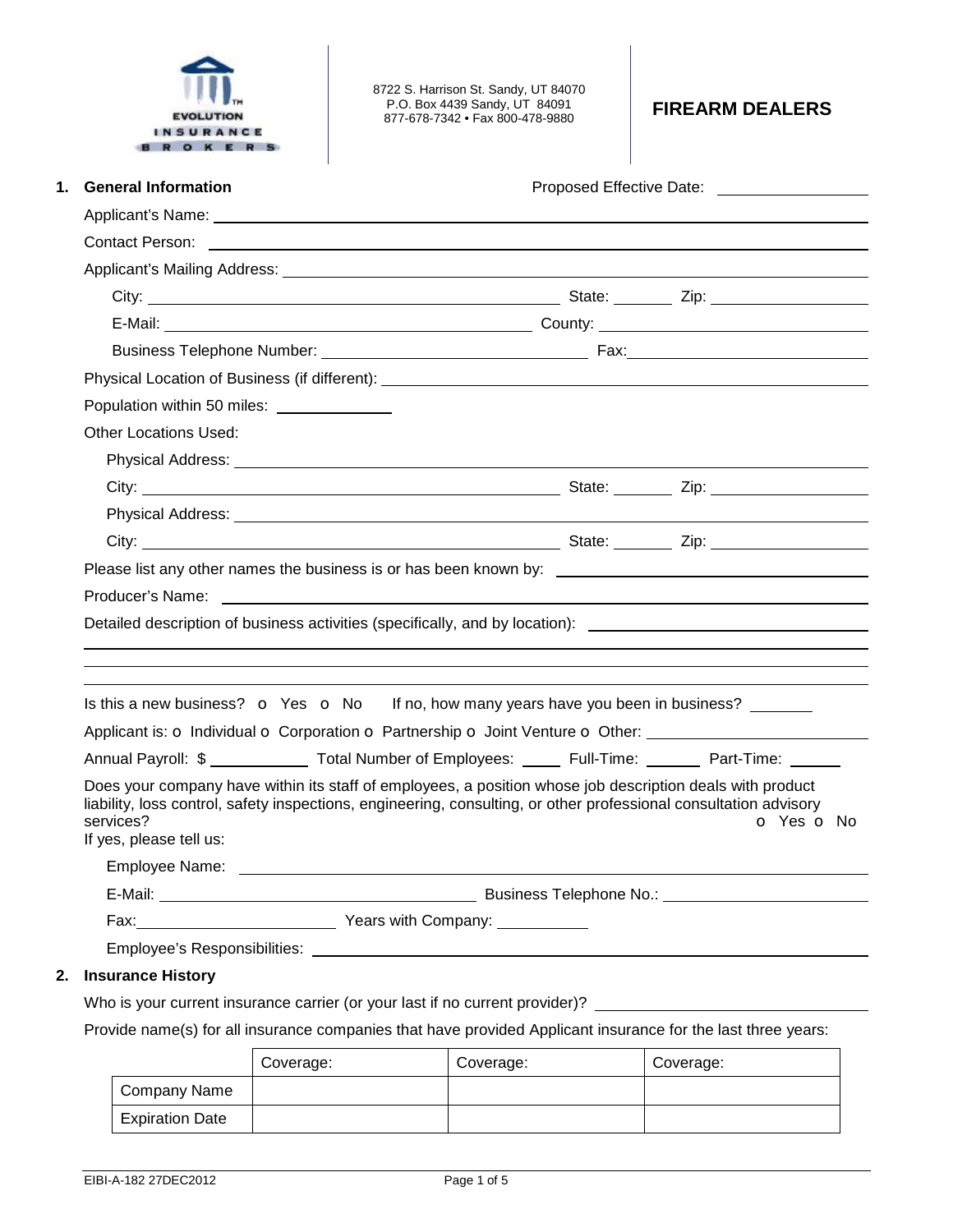|  | m<br>- 11 |  | æ<br>- 11 |
|--|-----------|--|-----------|
|--|-----------|--|-----------|

Has the Applicant or any predecessor ever had a claim? Department of No. Yes **o** No.

Attach a five year loss/claims history, including details. (REQUIRED)

Have you had any incident, event, occurrence, loss, or Wrongful Act which might give rise to a Claim covered by this Policy, prior to the inception of this Policy? **o** Yes **o** No

If yes, please explain: 

Has the Applicant, or anyone on the Applicant's behalf, attempted to place this risk in standard markets?

o Yes o No

If the standard markets are declining placement, please explain why:

### **3. Desired Insurance**

Per Act/Aggregate **OR** Per Person/Per Act/Aggregate

| O | \$50,000/\$100,000    | O       | \$25,000/\$50,000/\$100,000     |
|---|-----------------------|---------|---------------------------------|
| O | \$150,000/\$300,000   | $\circ$ | \$75,000/\$150,000/\$300,000    |
| O | \$250,000/\$1,000,000 | $\circ$ | \$100,000/\$250,000/\$1,000,000 |
| O | \$500,000/\$1,000,000 | O       | \$250,000/\$500,000/\$1,000,000 |
| O | Other:                | О       | Other:                          |

**Self-Insured Retention (SIR):** o \$1,000 (Minimum) o \$1,500 o \$2,500 o \$5,000 o \$10,000

### **4. Membership**

1. Indicate those organizations to which you belong:

o NAFLFD o NRA o NSSF o ASSC o NASGD o Other:

- 2. State all classes of Federal Firearms Licenses which you hold:
- 3. Federal Firearms Licenses Numbers:

Please attach copies of your Federal Firearms Licenses.

## **5. Business Information**

1. Indicate all operations which apply to your business:

o Wholesale/Distributor o Retail Sales o Gunsmithing/Gun Repair o Range

o Ammunition Manufacturing (including Reloading)

o Manufacturers of any Product -- Submit detailed narrative about the product(s) together with whatever

literature, brochures, or samples are available.

o Other:

- 2. Do you rent, lease, or loan any firearms or equipment? **O** Yes **o** No
- 3. How are your employees trained?
- 4. Have you and your employees read and understood form 4473, as well as all other federal and local laws concerning the sale of firearms, ammunition, black powder, and smokeless powder?  $\bullet$  Yes  $\bullet$  No If not, it is imperative that you do so.
- 5. List specific training seminars attended, if any:
- 6. Indicate the type of alarms on the premises? o Burglar o Fire o Smoke o Local o Central Station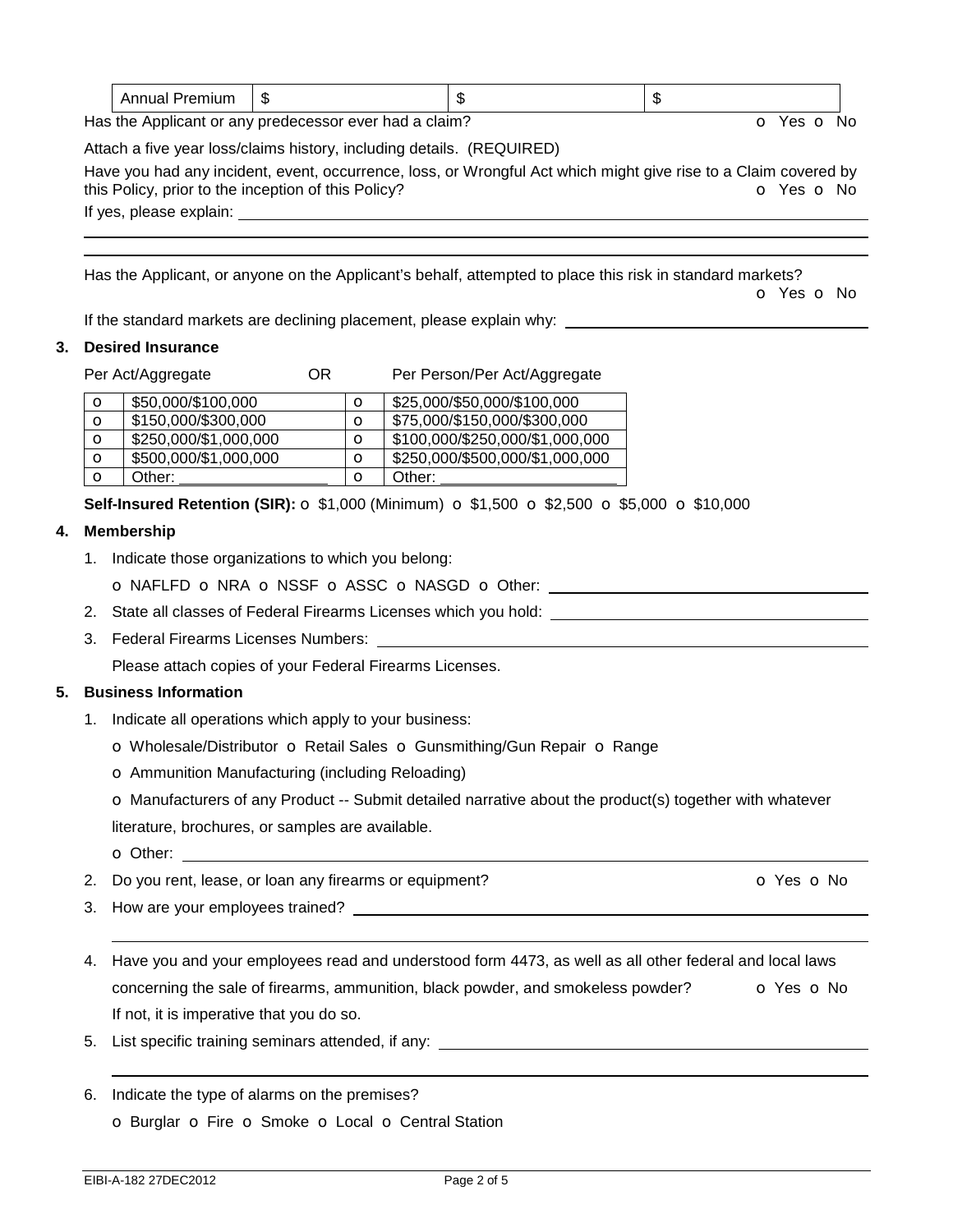| 7.                                                                                                               |                                                          | Do independent gunsmiths do any work for you?                                                             | o Yes o No                                                                                                                                                                                                                                                                                                          |
|------------------------------------------------------------------------------------------------------------------|----------------------------------------------------------|-----------------------------------------------------------------------------------------------------------|---------------------------------------------------------------------------------------------------------------------------------------------------------------------------------------------------------------------------------------------------------------------------------------------------------------------|
|                                                                                                                  |                                                          | Attach a copy of the Gunsmiths' Certificates of Liability Insurance.                                      |                                                                                                                                                                                                                                                                                                                     |
|                                                                                                                  | 8. Please also attach the following items:               |                                                                                                           |                                                                                                                                                                                                                                                                                                                     |
|                                                                                                                  |                                                          | a. Pictures of the exterior and interior of your facilities that will adequately display your facilities. |                                                                                                                                                                                                                                                                                                                     |
|                                                                                                                  |                                                          | b. If you lease the premises, a copy of the portion of the lease which shows insurance requirements.      |                                                                                                                                                                                                                                                                                                                     |
|                                                                                                                  |                                                          | 9. What were your Gross Sales/Receipts last year? \$                                                      |                                                                                                                                                                                                                                                                                                                     |
|                                                                                                                  |                                                          | 10. What are your projected Gross Sales/Receipts this year? \$                                            |                                                                                                                                                                                                                                                                                                                     |
|                                                                                                                  |                                                          | 11. What is your projected Payroll this year? \$                                                          |                                                                                                                                                                                                                                                                                                                     |
| 12. Please provide estimated sales for each Classification, rounding off to the nearest thousand dollars. If you |                                                          |                                                                                                           |                                                                                                                                                                                                                                                                                                                     |
|                                                                                                                  |                                                          | have no sales for a particular Classification, indicate that by writing "none" for that Classification.   |                                                                                                                                                                                                                                                                                                                     |
|                                                                                                                  |                                                          | <b>Classification</b>                                                                                     | <b>Estimated Sales/Receipt</b>                                                                                                                                                                                                                                                                                      |
|                                                                                                                  |                                                          | Wholesale or Distributor                                                                                  |                                                                                                                                                                                                                                                                                                                     |
|                                                                                                                  |                                                          | Firearms, Ammunition & Associated Products*                                                               | $\frac{1}{2}$ $\frac{1}{2}$ $\frac{1}{2}$ $\frac{1}{2}$ $\frac{1}{2}$ $\frac{1}{2}$ $\frac{1}{2}$ $\frac{1}{2}$ $\frac{1}{2}$ $\frac{1}{2}$ $\frac{1}{2}$ $\frac{1}{2}$ $\frac{1}{2}$ $\frac{1}{2}$ $\frac{1}{2}$ $\frac{1}{2}$ $\frac{1}{2}$ $\frac{1}{2}$ $\frac{1}{2}$ $\frac{1}{2}$ $\frac{1}{2}$ $\frac{1}{2}$ |
|                                                                                                                  |                                                          | All Other Products (Described in Checklist Below)                                                         | $\sim$                                                                                                                                                                                                                                                                                                              |
|                                                                                                                  |                                                          | <b>Retail Sales</b>                                                                                       |                                                                                                                                                                                                                                                                                                                     |
|                                                                                                                  |                                                          | Firearms, Ammunition & Associated Products*                                                               | $\frac{1}{2}$                                                                                                                                                                                                                                                                                                       |
|                                                                                                                  |                                                          | All Other Products (Described in Checklist Below)                                                         | $\frac{1}{2}$                                                                                                                                                                                                                                                                                                       |
|                                                                                                                  |                                                          | Gunsmithing/Gun Repair                                                                                    | $\frac{1}{2}$                                                                                                                                                                                                                                                                                                       |
|                                                                                                                  | Manufacturing of Reloaded Ammunition**                   |                                                                                                           | $\frac{1}{2}$                                                                                                                                                                                                                                                                                                       |
|                                                                                                                  | Manufacturing of New Ammunition (Include Imported Ammo)* |                                                                                                           | $\frac{1}{2}$                                                                                                                                                                                                                                                                                                       |
|                                                                                                                  |                                                          | Bullet Mfg.**                                                                                             | $\frac{1}{2}$                                                                                                                                                                                                                                                                                                       |
|                                                                                                                  |                                                          | <b>Firearms Instruction</b>                                                                               | $\frac{1}{2}$                                                                                                                                                                                                                                                                                                       |
|                                                                                                                  |                                                          | Ranges/Club (Indoor)**                                                                                    | $\frac{1}{2}$                                                                                                                                                                                                                                                                                                       |
|                                                                                                                  |                                                          | Ranges/Club (Outdoor)**                                                                                   | $\frac{1}{2}$                                                                                                                                                                                                                                                                                                       |
|                                                                                                                  |                                                          | Skeet, Trap & Sporting Clays**                                                                            | $\frac{1}{2}$ $\frac{1}{2}$ $\frac{1}{2}$ $\frac{1}{2}$ $\frac{1}{2}$ $\frac{1}{2}$ $\frac{1}{2}$ $\frac{1}{2}$ $\frac{1}{2}$ $\frac{1}{2}$ $\frac{1}{2}$ $\frac{1}{2}$ $\frac{1}{2}$ $\frac{1}{2}$ $\frac{1}{2}$ $\frac{1}{2}$ $\frac{1}{2}$ $\frac{1}{2}$ $\frac{1}{2}$ $\frac{1}{2}$ $\frac{1}{2}$ $\frac{1}{2}$ |
|                                                                                                                  |                                                          | Archery Range (Indoor)**                                                                                  | $\frac{1}{2}$                                                                                                                                                                                                                                                                                                       |
|                                                                                                                  |                                                          | Archery Range (Outdoor)**                                                                                 | \$                                                                                                                                                                                                                                                                                                                  |
|                                                                                                                  |                                                          | Custom Stocker"                                                                                           | \$                                                                                                                                                                                                                                                                                                                  |
|                                                                                                                  |                                                          | <b>Custom Barrel Maker***</b>                                                                             | \$                                                                                                                                                                                                                                                                                                                  |
|                                                                                                                  |                                                          | Associated Classes***                                                                                     | \$                                                                                                                                                                                                                                                                                                                  |
|                                                                                                                  |                                                          | <b>Total Estimated Sales/Receipts</b>                                                                     | \$                                                                                                                                                                                                                                                                                                                  |

(this should equal your projected Gross Sales/Receipts)

<sub>.</sub><br>Associated Products include component parts of ammunition and firearms (Assemblies, Magazines, Clips, etc.). Holsters, Scopes, Gun Racks and Cases are considered "All Other Products."

\*\*The appropriate Supplemental Questionnaire must be completed.

\*\*\*Submit a detailed narrative on products together with literature, brochures and samples of packaging indicating instructions and warnings.

# **All Other Products Checklist**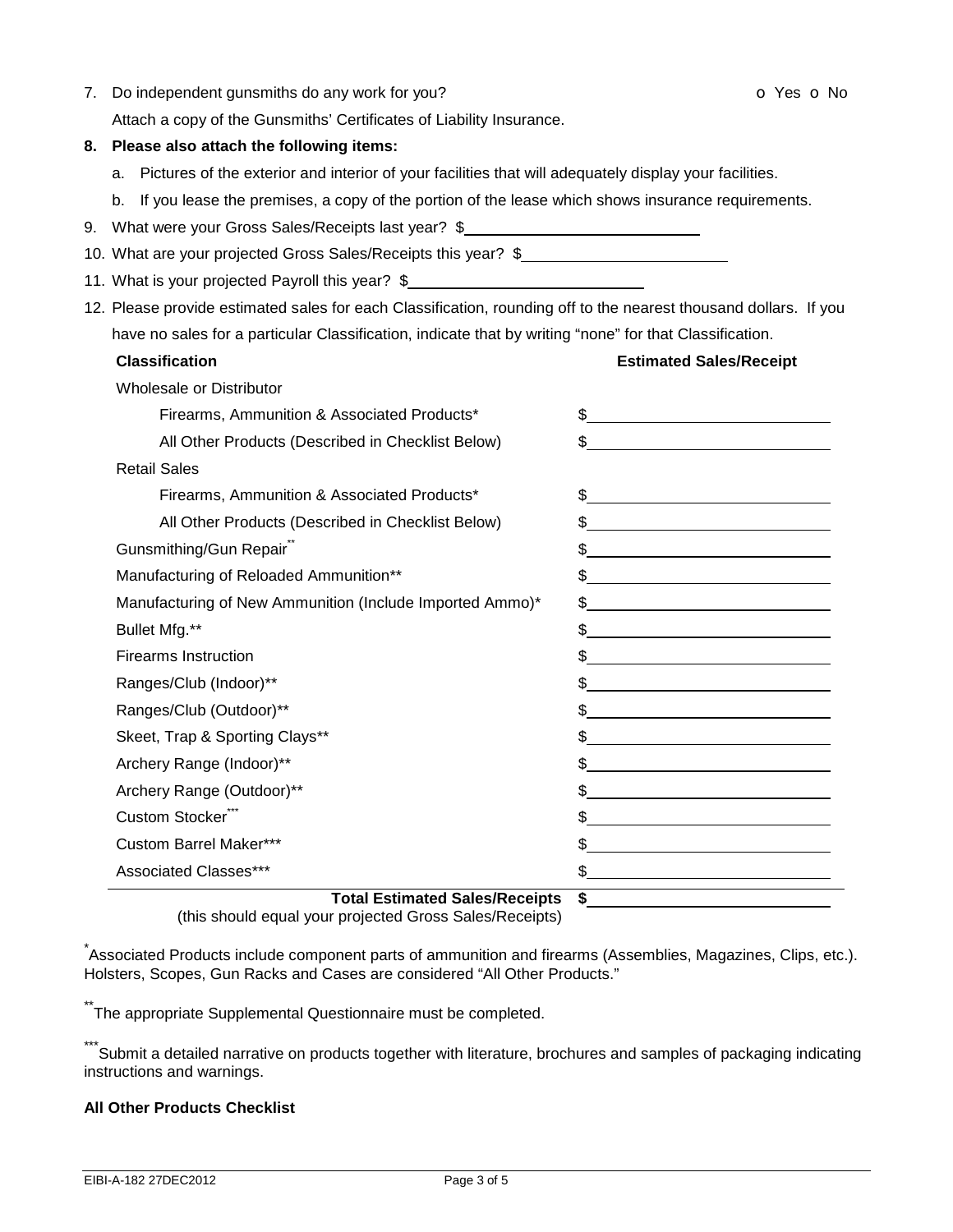- 1. Please check those products below which are presently held for sale. Also, if certain products were sold in the past, but have since been discontinued, then indicate as such.
	- o Apparel/Clothing o Archery Equipment o ATV or Other Recreational Vehicles
	- o Automobile Parts and Accessories o Baseball, Hockey or Football Equipment o Bicycles
	- o Boats, Wave Runners or Jet Skis o Chain Saws o Farm Machinery or Equipment o Food or Snacks
	- o Fuel Oils, Kerosene, Propane Gas o Gymnastics Apparatus
	- o Gas Stoves (Portable Type), Kerosene or Electric Stoves, or Space Heaters
	- o Ice or Inline Skates o Liquor or Beer o Martial Art Supplies o Paint Ball Equipment
	- o Police Protective Equipment or Bullet Proof Vests o Scuba or Skin Diving Equipment
	- o Skiing Equipment o Tree Stands, Tree Steps or Similar Devices
	- o Weight-Training and Exercise Equipment
- 2. If your sales include items not listed above, please provide examples:

**Products** (please provide brochures)

 

- 1. Indicate all sources of products you purchase for resale. (i.e. your suppliers) o U.S. Manufacturer, Distributor or Wholesaler o Direct Purchase from Foreign Manufacturer o Trade-Ins or Trade Shows o Other:
- 2. Have you ever directly imported firearms from a foreign company? **o Yes o No**
- 3. If you are a Direct Importer, are you named on the Foreign Manufacturers' Liability Insurance Policy as an Additional Insured? **o** Yes **o** No. 2014 If yes, please provide a copy of the policy or a Certificate of Insurance naming you as an Additional Insured. 4. If you are a Wholesaler or Distributor, are you named as an Additional Insured on a Manufacturers' or
- Importers' Products Liability Insurance policy? The Contract of Contract Contract of Yes on No If yes, please provide Certificate of Insurance. 5. Do you annually update these Certificates of Insurance? **O** Yes **o** No
- 6. Do you sell by Mail Order? Contact the Contact of the Contact of the Contact of the Contact of the Contact of the Contact of the Contact of the Contact of the Contact of the Contact of the Contact of the Contact of the If yes, describe products sold or provide us with your catalogue or advertisement:
- 7. Do you sell by Internet? Communication of Yes of No. 2012. If yes, describe products sold and provide us with your Internet address:

### **Ammunition/Powder**

- 1. How much Black Powder do you display? lbs.
- 2. How do you store your stock of Black Powder that is not displayed? (type of magazine and/or container):
- 3. How much Smokeless Powder do you display? lbs.
- 4. How do you store your stock of Smokeless Powder that is not displayed?